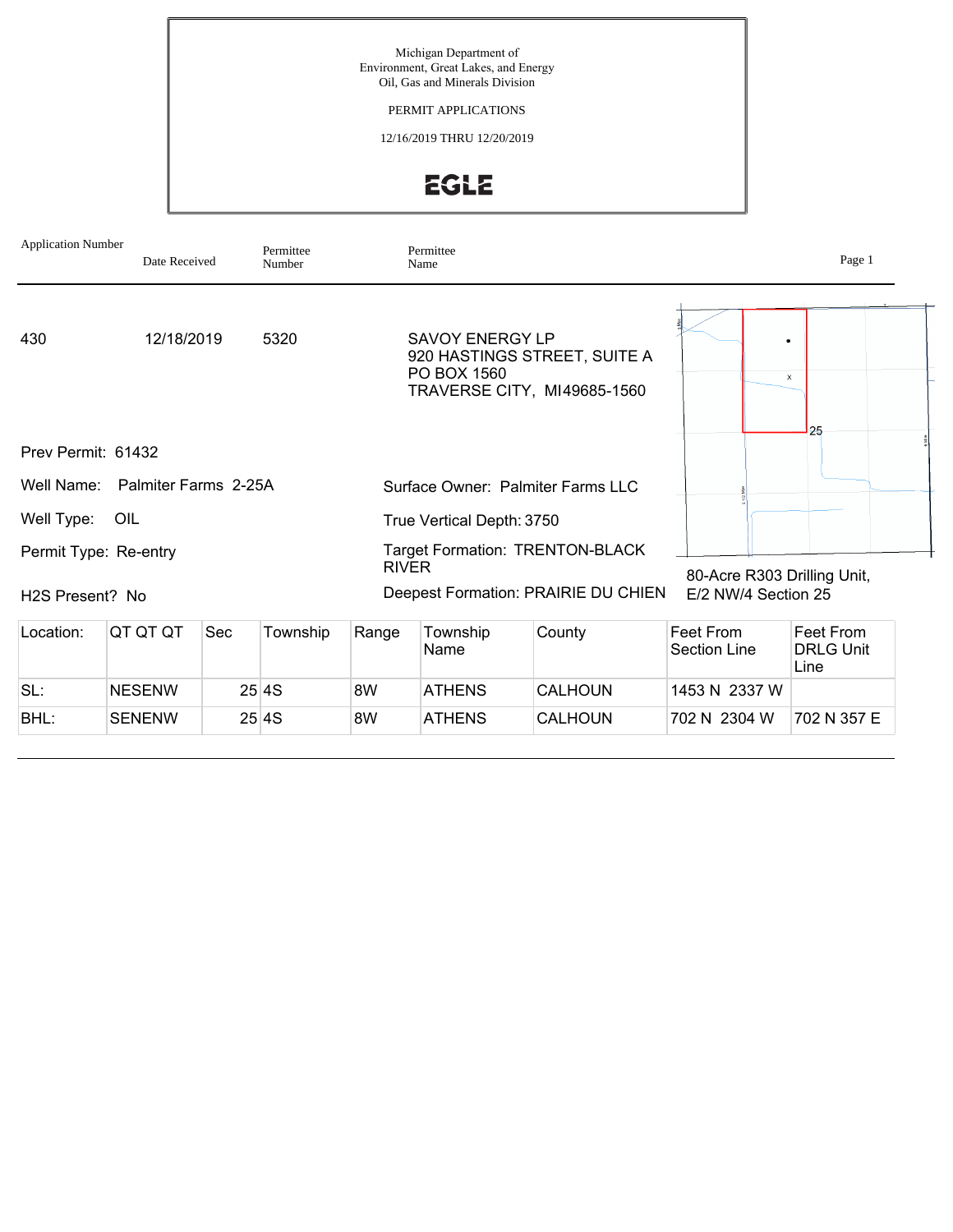|                              |                                 |                            |          | Michigan Department of          |                                                                                       |                  |                                                |                                       |
|------------------------------|---------------------------------|----------------------------|----------|---------------------------------|---------------------------------------------------------------------------------------|------------------|------------------------------------------------|---------------------------------------|
|                              |                                 |                            |          | Oil, Gas and Minerals Division  | Environment, Great Lakes, and Energy                                                  |                  |                                                |                                       |
|                              |                                 |                            |          | PERMIT LIST                     |                                                                                       |                  |                                                |                                       |
|                              |                                 |                            |          | 12/16/2019 THRU 12/20/2019      |                                                                                       |                  |                                                |                                       |
|                              |                                 |                            |          | <b>EGLE</b>                     |                                                                                       |                  |                                                |                                       |
| Permit Number                | <b>Issue Date</b>               | Permittee<br>Number        |          | Permittee<br>Name               |                                                                                       |                  | Page 1                                         |                                       |
| 61464                        | 12/19/2019                      | 5320                       |          | PO BOX 1560                     | <b>SAVOY ENERGY LP</b><br>920 HASTINGS STREET, SUITE A<br>TRAVERSE CITY, MI49685-1560 |                  |                                                | Ó                                     |
|                              | API Well No: 21-075-62003-00-00 |                            |          |                                 |                                                                                       |                  |                                                |                                       |
| Prev Permit:                 |                                 |                            |          |                                 |                                                                                       |                  | 24                                             |                                       |
| Well Name:                   | DERMYER 7-24                    |                            |          | and Marc                        | Surface Owner: Dermyer, Matthew                                                       |                  |                                                |                                       |
| Well Type:                   | Oil Well                        |                            |          |                                 | True Vertical Depth: 4600FT                                                           |                  |                                                |                                       |
| Permit Type: Drill           |                                 |                            |          | <b>RIVER</b>                    | <b>Target Formation: TRENTON-BLACK</b>                                                |                  | $\blacksquare$                                 |                                       |
| H <sub>2</sub> S Present? No |                                 |                            |          |                                 | Deepest Formation: BLACK RIVER                                                        |                  | 40-Acre Drilling Unit, NE/4<br>NW/4 Section 24 |                                       |
| Location:                    | QT QT QT                        | Sec                        | Township | Range                           | Township<br>Name                                                                      | County           | Feet From<br><b>Section Line</b>               | Feet From<br><b>DRLG Unit</b><br>Line |
| SL:                          | <b>NENENW</b>                   |                            | 24 4S    | 1E                              | <b>COLUMBIA</b>                                                                       | <b>JACKSON</b>   | 350 N 2206 W                                   |                                       |
| BHL:                         | <b>NENENW</b>                   |                            | 24 4S    | 1E                              | <b>COLUMBIA</b>                                                                       | <b>JACKSON</b>   | 350 N 2206 W                                   | 350 N 450 E                           |
| 61466                        | 12/20/2019                      | 6040                       |          | PO BOX 1122<br>GAYLORD, MI49734 | NU ENERGY OPERATING INC<br>145 WEST MAIN STREET, SUITE 301                            |                  |                                                |                                       |
|                              | API Well No: 21-051-62018-00-00 |                            |          |                                 |                                                                                       |                  |                                                |                                       |
| Prev Permit:                 |                                 |                            |          |                                 |                                                                                       |                  |                                                |                                       |
| Well Name:                   |                                 | <b>STATE BENTLEY A4-30</b> |          |                                 | Surface Owner: State of Michigan                                                      |                  |                                                |                                       |
| Well Type:                   | Oil Well                        |                            |          |                                 | True Vertical Depth: 3700FT                                                           |                  |                                                |                                       |
| Permit Type: Drill           |                                 |                            |          |                                 | <b>Target Formation: DUNDEE</b>                                                       |                  |                                                |                                       |
| H2S Present? No              |                                 |                            |          |                                 | <b>Deepest Formation: DUNDEE</b>                                                      |                  | 40-Acre Drilling Unit, NE/4<br>NE/4 Section 30 |                                       |
| contion:                     | $\cap$ $\Gamma$ $\cap$ $\Gamma$ | $S_{\Omega}$               | Township | <b>Dongo</b>                    | Township                                                                              | $C_{\text{OUP}}$ | Cont From                                      | Cont From                             |

| Location: | QT QT QT      | Sec | Township | Range | Township<br>Name | County         | Feet From<br>Section Line | Feet From<br><b>DRLG Unit</b><br>Line |
|-----------|---------------|-----|----------|-------|------------------|----------------|---------------------------|---------------------------------------|
| SL:       | <b>NENENE</b> |     | 30 17N   | 2E    | <b>BENTLEY</b>   | <b>GLADWIN</b> | 597 N 463 E               |                                       |
| BHL:      | <b>NENENW</b> |     | 30 17N   | 2E    | <b>BENLEY</b>    | <b>GLADWIN</b> | 597 N 463 E               | 597 N 463 E                           |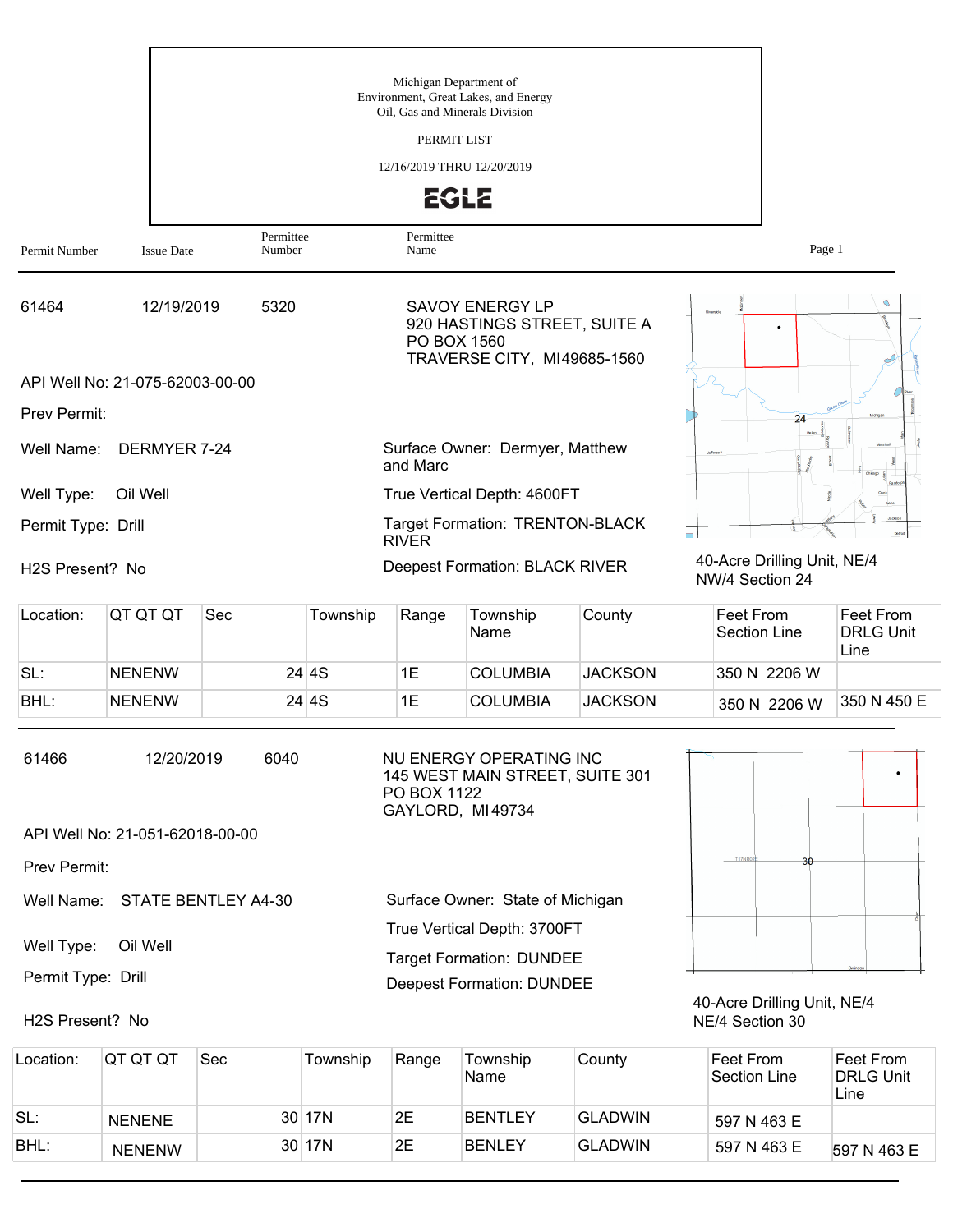Environment, Great Lakes, and Energy

Oil, Gas and Minerals Division

Updated Permits

12/16/2019 THRU 12/20/2019

## **EGLE**

| Permit<br>Number | Permittee<br>. .<br>Aumber | Permittee<br>.<br>Name | -<br>Page<br>$\circ$ |
|------------------|----------------------------|------------------------|----------------------|
|------------------|----------------------------|------------------------|----------------------|

### **RECORD OF WELL PLUGGING:**

| 61434 | 6418 | W B OSBORN OIL AND GAS  |
|-------|------|-------------------------|
|       |      | <b>OPERATIONS LTD</b>   |
|       |      | 1250 NORTH EAST LOOP410 |
|       |      | SUITE 600               |
|       |      | SAN ANTONIO, TX78209    |

API Well Number: 21-107-62003-00-00

Well Name: MCNEILLY-SANGER 1-17

Plugging Date: 9/7/2019

| Location | <b>IOT OT OT</b> | <b>Sec</b> | Township | Range | Township Name | County          | Feet From Section<br>Line | <b>Feet From DRLG</b><br>Unit |
|----------|------------------|------------|----------|-------|---------------|-----------------|---------------------------|-------------------------------|
| SL:      | <b>NWSESW</b>    |            | 716N     | 7W    | <b>FORK</b>   | <b>IMECOSTA</b> | 1990 S 1650 W             |                               |
| BHL:     | INWSESW          |            | 716N     | 7W    | <b>FORK</b>   | <b>IMECOSTA</b> | 1990 S 1650 W             | 1330 N 330 W                  |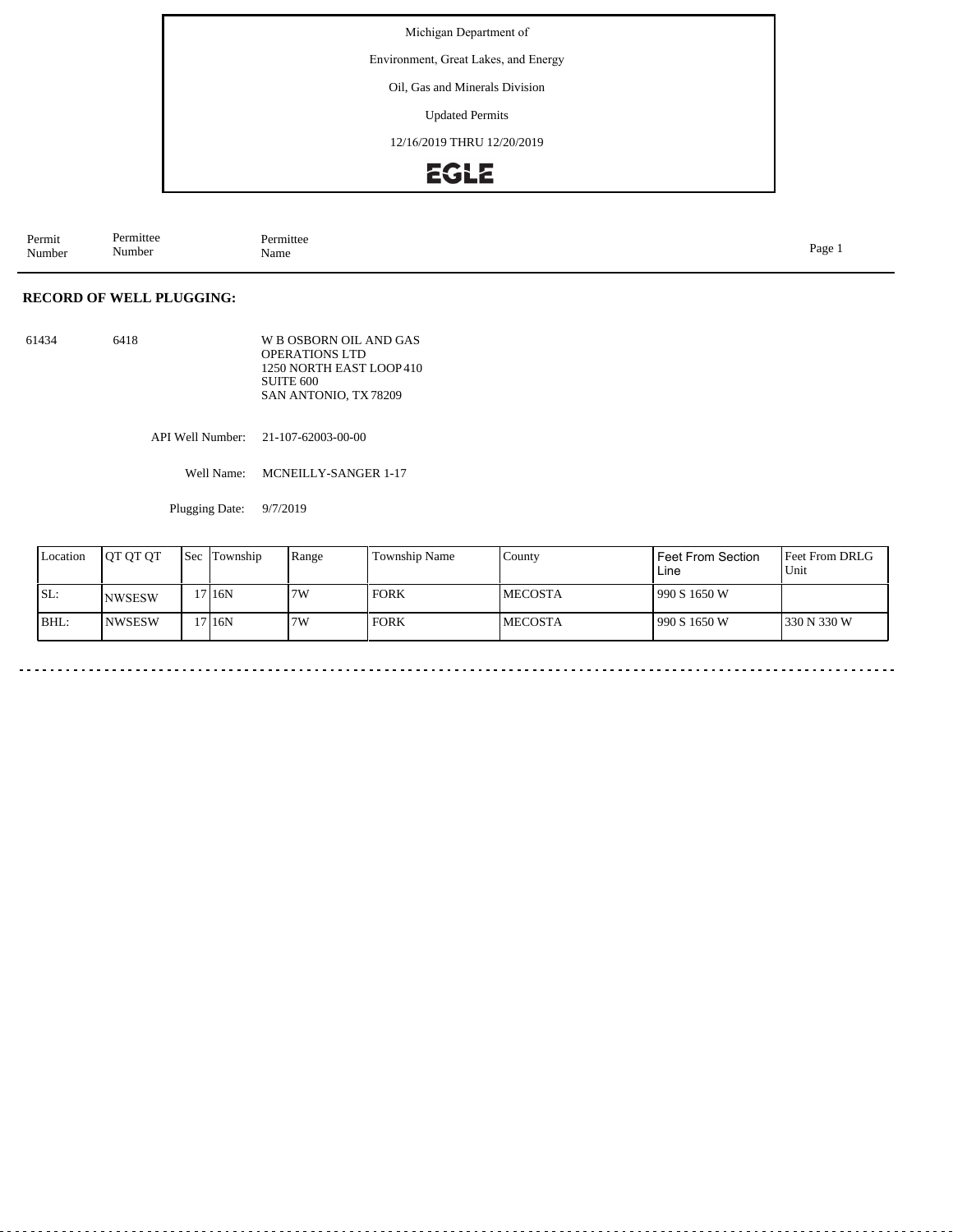Environment, Great Lakes, and Energy

Oil, Gas and Minerals Division

Updated Permits

12/16/2019 THRU 12/20/2019

### **EGLE**

Permit Number Permittee Number Permittee<br>Name Page 2<br>Name

### **TRANSFER OF OWNERSHIP:**

20519 4868 H R F ANTRIM LP PO BOX 1122 685 M32 EAST GAYLORD, MI 49734

> API Well Number: 21-137-20519-01-00

> > Well Name: DARLING, LYONS, AU SABLE 8

Transfer Date: 12/16/2019

Previous Owner: J F C O LLC

| Location | <b>OT OT OT</b> | <b>Sec</b> Township | Range | <b>Township Name</b> | Countv         | Feet From Section<br>Line | <b>Feet From DRLG</b><br>Unit |
|----------|-----------------|---------------------|-------|----------------------|----------------|---------------------------|-------------------------------|
| ISL:     | <b>CNNE</b>     | 28 30N              | 3W    | <b>BAGLEY</b>        | <b>IOTSEGO</b> | 1320 N 1170 E             | 1320 N 1170 E                 |
| BHL:     | <b>CNNE</b>     | 28 <sub>30</sub> N  | 3W    | l BAGLEY             | <b>IOTSEGO</b> | 1320 N 1170 E             | 1320 N 1170 E                 |

57290 4868

H R F ANTRIM LP PO BOX 1122 685 M32 EAST GAYLORD, MI 49734

API Well Number: 21-137-57290-00-00

Well Name: RIFLE RIVER D3-21

True Vertical Depth: 1675

Transfer Date: 12/16/2019

Previous Owner: J F C O LLC

| Location | <b>OT OT OT</b> |    | <b>Sec</b> Township | Range | <b>Township Name</b> | County        | l Feet From Section<br>Line | <b>Feet From DRLG</b><br>Unit |
|----------|-----------------|----|---------------------|-------|----------------------|---------------|-----------------------------|-------------------------------|
| ISL:     | <b>NWSWSE</b>   |    | 21 <sub>30</sub> N  | 3W    | <b>BAGLEY</b>        | <b>OTSEGO</b> | 1176 S 2635 E               |                               |
| BHL:     | <b>ISWSESE</b>  | 21 | 1 I30N              | 3W    | <b>BAGLEY</b>        | <b>OTSEGO</b> | 259 S 1351 E                | 259 S 1351 E                  |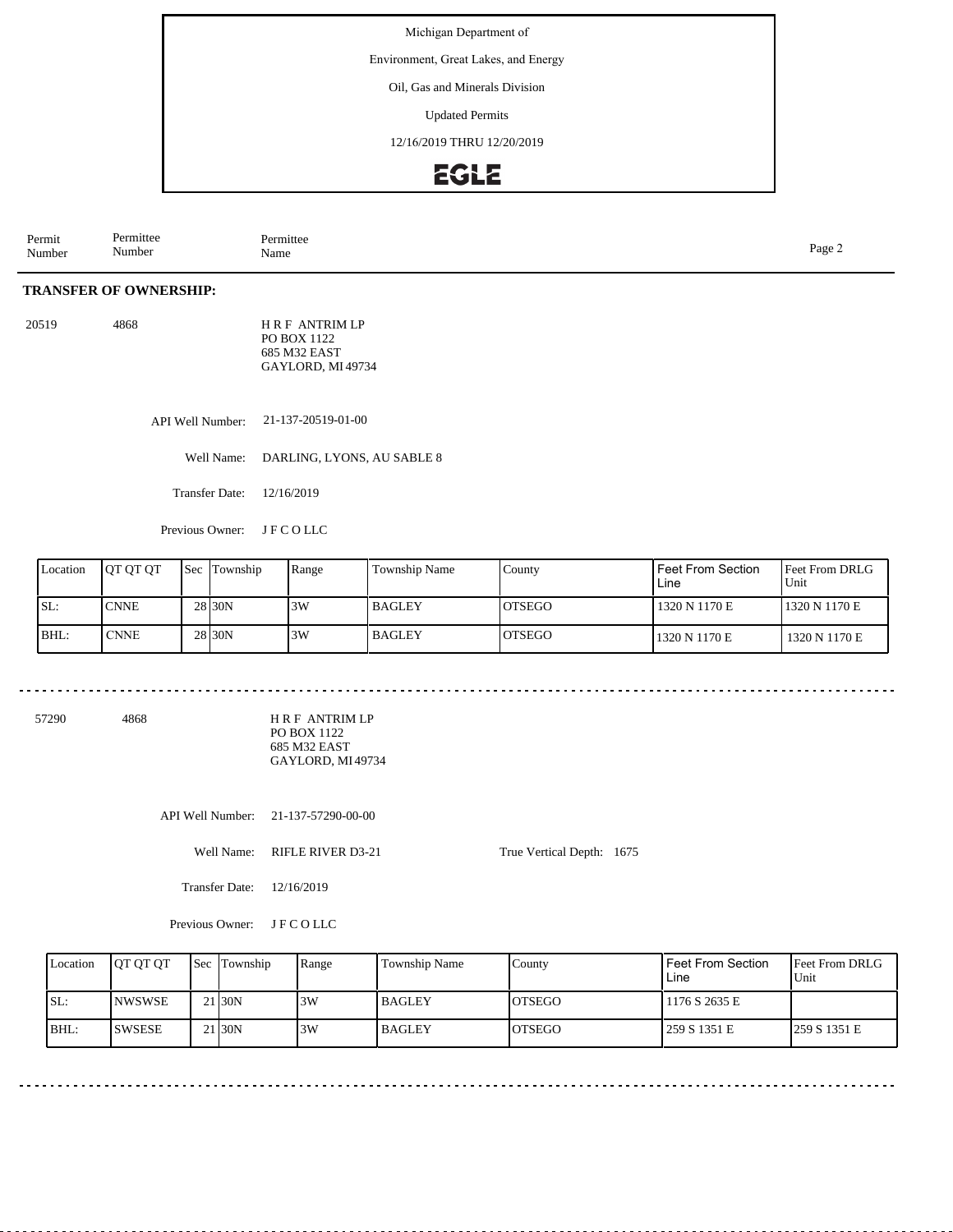Environment, Great Lakes, and Energy

### Oil, Gas and Minerals Division

Updated Permits

12/16/2019 THRU 12/20/2019

# EGLE

| Permit<br>Number | Permittee<br>Number   | Permittee<br>Name                                                       | Page 3 |
|------------------|-----------------------|-------------------------------------------------------------------------|--------|
| 20520            | 4868                  | <b>HRF ANTRIMLP</b><br>PO BOX 1122<br>685 M32 EAST<br>GAYLORD, MI 49734 |        |
|                  | API Well Number:      | 21-137-20520-00-00                                                      |        |
|                  | Well Name:            | STYLES, FORD, MICHELSON AU<br>SABLE 9                                   |        |
|                  | <b>Transfer Date:</b> | 12/16/2019                                                              |        |
|                  | Previous Owner:       | <b>JFCOLLC</b>                                                          |        |

| Location | <b>OT OT OT</b> | <b>Sec Township</b> | Range | <b>Township Name</b> | County        | Feet From Section<br>Line | <b>Feet From DRLG</b><br>Unit |
|----------|-----------------|---------------------|-------|----------------------|---------------|---------------------------|-------------------------------|
| SL:      | <b>SWNENW</b>   | 34 30N              | 3W    | <b>BAGLEY</b>        | <b>OTSEGO</b> | 1110 N 1245 E             | 1110 N 1395 W                 |
| BHL:     | <b>ISWNENW</b>  | 34 30 N             | 3W    | <b>BAGLEY</b>        | <b>OTSEGO</b> | 1110 N 1245 E             | 1110 N 1395 W                 |

31401 4868

H R F ANTRIM LP PO BOX 1122 685 M32 EAST GAYLORD, MI 49734

API Well Number: 21-137-31401-00-00

Well Name: SWIFT 1-28

Transfer Date: 12/16/2019

Previous Owner: J F C O LLC

| Location | IOT OT OT     | Sec | Township           | Range | Township Name | County         | Feet From Section<br>Line | <b>Feet From DRLG</b><br>Unit |
|----------|---------------|-----|--------------------|-------|---------------|----------------|---------------------------|-------------------------------|
| SL:      | <b>SWNESE</b> |     | 28 <sub>30</sub> N | 3W    | l BAGLEY      | IOTSEGO        | 996 N 853 E               |                               |
| BHL:     | <b>NWNESE</b> |     | 28 <sub>30</sub> N | 3W    | l BAGLEY      | <b>IOTSEGO</b> | 445 N 773 E               | 1851 S 584 W                  |

True Vertical Depth: 6435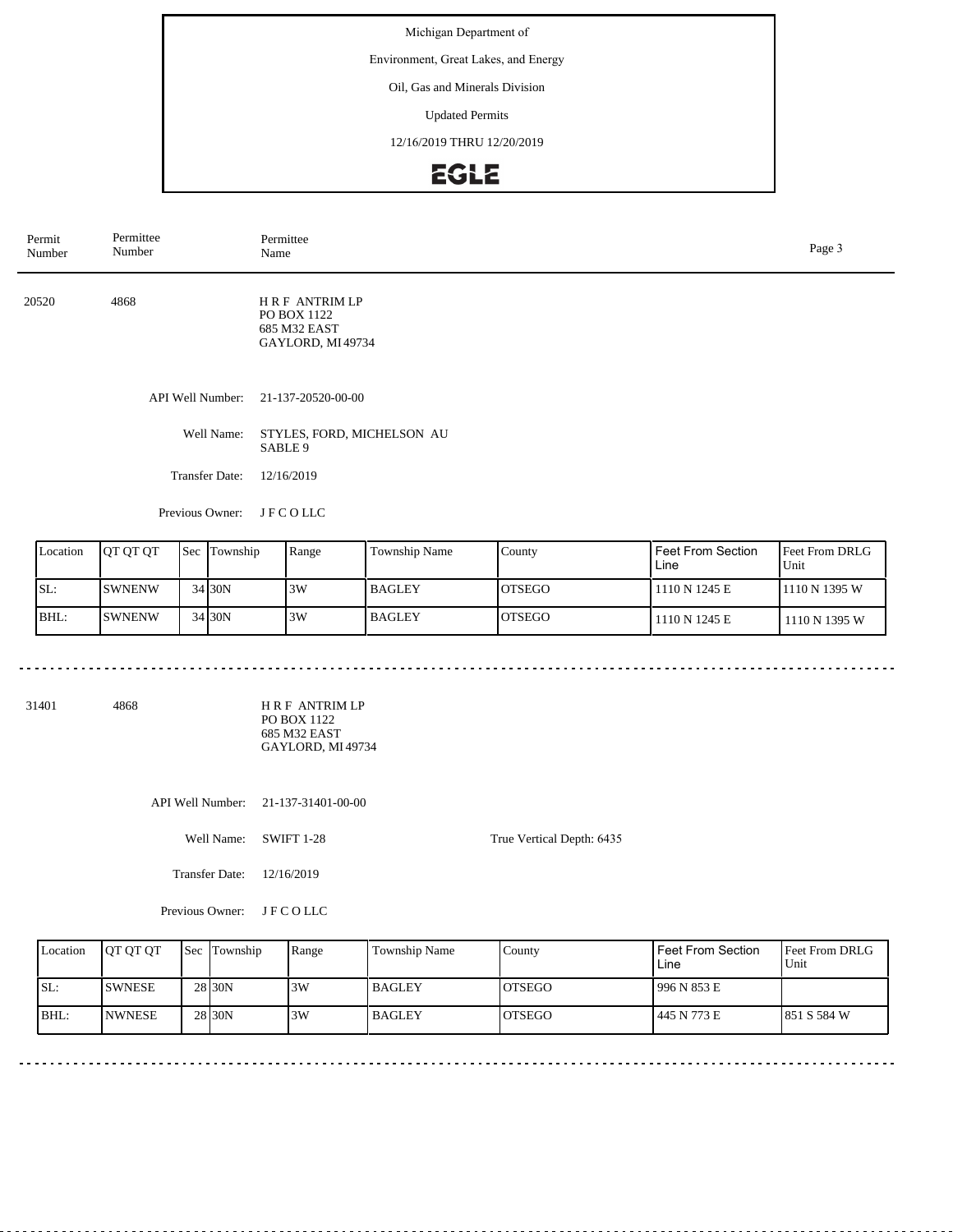Environment, Great Lakes, and Energy

### Oil, Gas and Minerals Division

Updated Permits

12/16/2019 THRU 12/20/2019

# EGLE

| Permit<br>Number | Permittee<br>Number   | Permittee<br>Page 4<br>Name                                             |  |  |  |
|------------------|-----------------------|-------------------------------------------------------------------------|--|--|--|
| 43102            | 4868                  | <b>HRF ANTRIMLP</b><br>PO BOX 1122<br>685 M32 EAST<br>GAYLORD, MI 49734 |  |  |  |
|                  |                       | API Well Number: 21-137-34335-04-00                                     |  |  |  |
|                  | Well Name:            | <b>LUCAS TRUST 1-21D</b>                                                |  |  |  |
|                  | <b>Transfer Date:</b> | 12/16/2019                                                              |  |  |  |
|                  |                       |                                                                         |  |  |  |

Previous Owner: J F C O LLC

| Location | <b>OT OT OT</b> | <b>Sec</b> Township | Range | Township Name | County         | Feet From Section<br>Line | <b>IFeet From DRLG</b><br>Unit |
|----------|-----------------|---------------------|-------|---------------|----------------|---------------------------|--------------------------------|
| ISL:     | <b>INENESE</b>  | 21 <sub>30</sub> N  | 3W    | <b>BAGLEY</b> | <b>IOTSEGO</b> | 550 N 460 E               | 1550 N 460 E                   |
| BHL:     | <b>INENESE</b>  | 21 <sub>30</sub> N  | 3W    | <b>BAGLEY</b> | <b>IOTSEGO</b> | 550 N 460 E               | 550 N 460 E                    |

38337 4868

H R F ANTRIM LP PO BOX 1122 685 M32 EAST GAYLORD, MI 49734

API Well Number: 21-137-38337-00-00

Well Name: STATE BAGLEY 1-27

Transfer Date: 12/16/2019

Previous Owner: J F C O LLC

| Location | <b>IOT OT OT</b> | Sec Township        | Range | Township Name | County         | Feet From Section<br>Line | <b>IFeet From DRLG</b><br>Unit |
|----------|------------------|---------------------|-------|---------------|----------------|---------------------------|--------------------------------|
| SL:      | <b>CNNENW</b>    | 27 <sub>130</sub> N | 3W    | l BAGLEY      | IOTSEGO        | 1644 N 638 E              | 1644 N 638 E                   |
| BHL:     | <b>CNNENW</b>    | 27 30N              | 3W    | l BAGLEY      | <b>IOTSEGO</b> | 644 N 638 E               | 644 N 638 E                    |